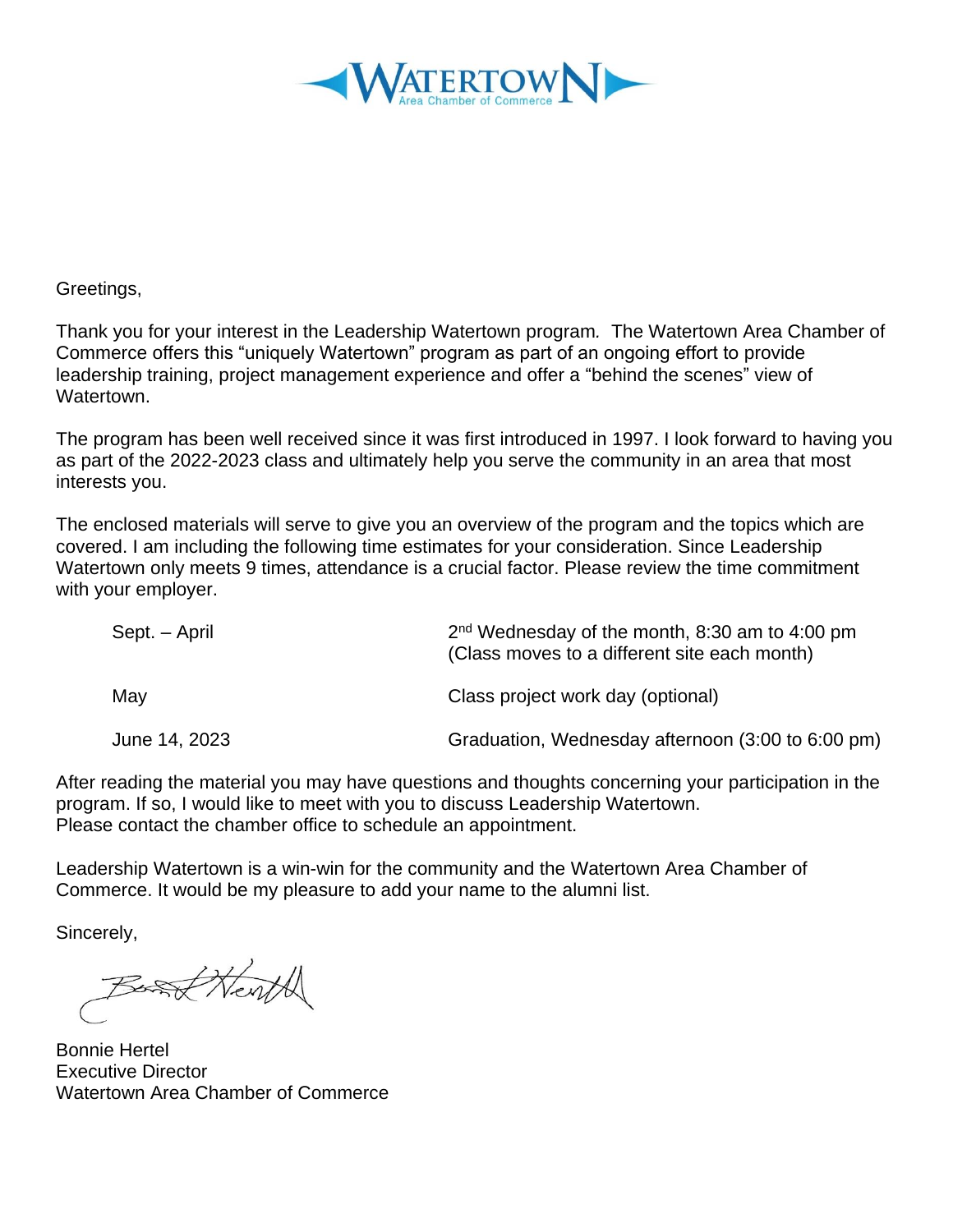

# LEADERSHIP WATERTOWN

#### **FREQUENTLY ASKED QUESTIONS**

#### *What are the objectives of Leadership Watertown?*

- Identify candidates for the Watertown Area Chamber of Commerce board of directors as well as other chamber committees and civic organizations.
- Educate participants regarding the opportunities and needs of Watertown.
- Counsel participants on project management and leadership skills with a focus on volunteering in community leadership positions.
- Build relationship between classmates and business and community leaders.
- Strengthen/enhance the quality of local leadership.

#### **What do Participants of Leadership Watertown gain?**

- A far greater understanding and perspective of the community.
- Knowledge of themselves and how to utilize their strengths.
- Improved leadership skills.
- A new network of professionals.
- A passion to improve our community.
- How to work together with a diverse team for common good.
- Understand the community impact of your decisions.
- Enhanced leadership through strength & weakness finding.
- Understand how to build a good team.

#### **What do Employers gain?**

- Engages your leaders in the community, connecting their job and your company to the greater needs of Watertown
- Identifies employees' strengths and how to work well with others.
- Provides professional networking opportunities.
- Helps employees develop greater personal vision.
- Improves employees' vision for "big picture" thinking.
- Enhances self-awareness, improving their abilities to lead others.

#### *What is the program format of Leadership Watertown?*

Leadership Watertown is divided into two segments: Class Time and Team Project

**Class Time** occurs each month. The Leadership board prepares sessions that are a combination of speakers, tours and demonstrations that will familiarize you with many facets of the community. (See Question 2 on application for dates and class subjects.) Class time consists of lectures, tours, book discussion based on the leadership text and project work. The September class is an orientation in the morning and a team building obstacle course in the afternoon. Every effort will be made to offer accommodations, but there is a physical component to the class which students will be asked to participate in.

**The Team Project** component of Leadership Watertown divides the class into teams that work on a community service project. The class will work on a project determined by the Leadership Board. The teams will have some class time to work on projects, but will find it necessary to communicate outside of class. The project will require some fundraising on the part of the class. The Leadership Board and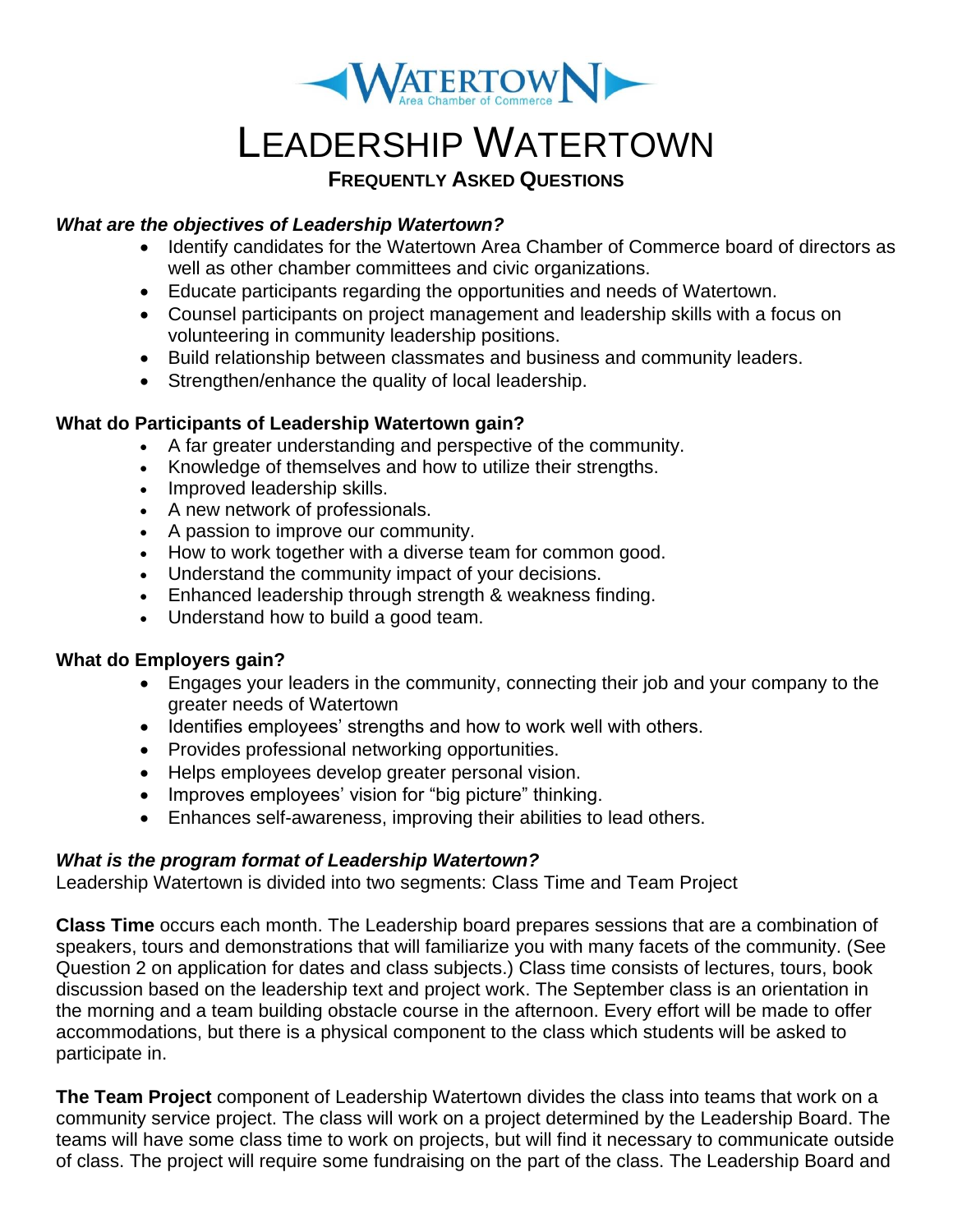chamber staff are available as resources during the entire project planning and project implementation process.

#### *What does the program cost?*

Tuition is \$500.00 per participant for chamber members and \$800.00 for non-chamber members. Tuition covers continental breakfast and lunch on class days. Tuition also covers speaker fees, orientation and graduation expenses.

#### *What if I find I'm unable to participate in Leadership Watertown after my tuition is paid?*

Tuition may be returned to a participant who notifies the Board of Directors of their inability to participate *before* the first class session. Tuition refunds for any other reason shall be determined on a case-by-case basis by the Leadership Watertown Board of Directors in accordance with the refund policy in place for the program.

#### *What are the time requirements of Leadership Watertown?*

Participants will attend 9 sessions from September to May. The September to April sessions are typically held once each month on the second Wednesday from 8:30 am – 4:00 pm. The sessions are sometimes moved to another day to accommodate the topic presented. The May session is held open for project work. The class will determine the best time for the May session later in the year. The culminating event is a graduation program in June.

#### *What does Graduation day consist of?*

On graduation day students discuss their project with their peers, employers, Chamber Board Members, and other interested parties. Students are also asked to give a brief summary of what they learned from being a part of Leadership Watertown. A guest speaker is featured, and refreshments are served. The program begins at 3:00pm and adjourns by 6:00pm.

#### *What is required to graduate from Leadership Watertown?*

All participants of the program are required to attend 100% of class sessions as described in the Leadership Watertown application. Participants are also expected to commit to all outside project meetings as determined by their project team. If a student misses any class or project time, the board will determine whether or not he/she fulfills the requirement for graduation.

#### *What if I am unsure if I can commit to attending all Leadership Watertown sessions?*

Your attendance and participation is critical to your success as a Leadership Watertown student. Your participation also affects the success of other students as well as the program itself. If you have doubt whether or not you are able to fully commit to the program, we ask that you consider participating at a time when your schedule allows.

#### *What happens after graduation?*

Attendance/Participation is meant to develop your personal leadership and project management skills for the benefit of your employer as well as for personal endeavors. In addition, it is our hope that after graduation participants are well aware of volunteer opportunities in the city. An option to serve on the Leadership Board is open to those wishing to continue their association with Leadership Watertown.